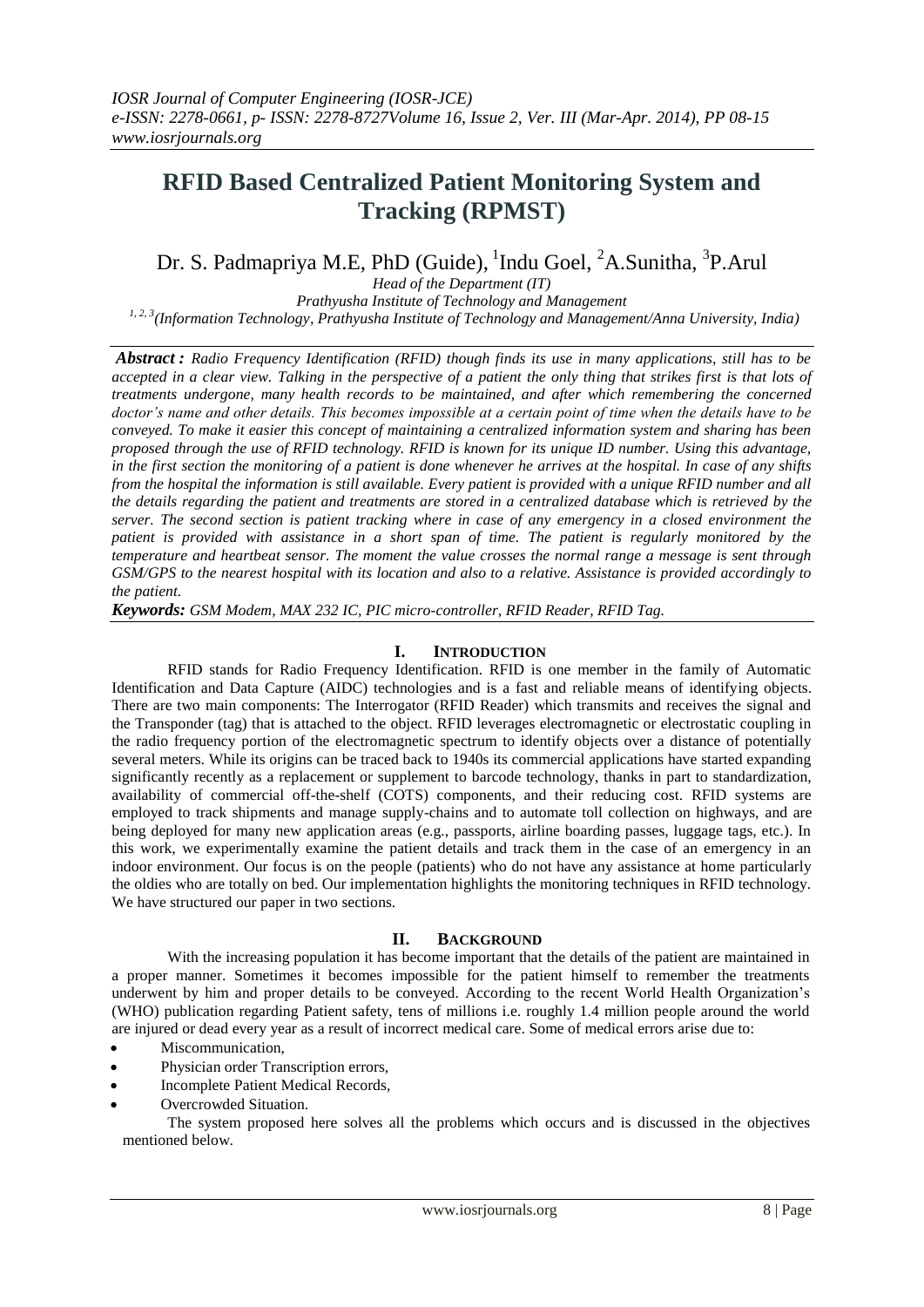## **1.1 OBJECTIVES**

- The proposal in this dissertation focuses on the main objectives as mentioned below:
- To reduce the carrying load of the treatment details and the records.
- To develop a centralized and distributed server and database where the information is shared between different servers
- To provide assistance to patients at home when there is no one beside them.
- To also intimate the relative of the patient and the nearest hospital so that they are there when needed.

## **3.1 RFID TAG**

## **III. TERMINOLOGIES**



Fig. 1- Tag components

The tags are transponders that have an identifier of the object with which it is associated. The tags typically consist of an antenna and an electronic microchip (Fig 1). The antenna is responsible for making communication between the tag and the reader. There are two main energy classifications of a tag. They can be passive, obtaining energy through the magnetic field generated by readers through antennas, or they can be active, with a battery that provides the energy required to perform processing and modulation of the signal.

## **3.2 RFID READER**



Fig. 2 - RFID Reader with the built-in micro-controller

An RFID Reader (Fig 2) can read through most anything with the exception of conductive materials like water and metal, but with modifications and positioning, even these can be overcome. The RFID Reader emits a low-power radio wave field which is used to power up the tag so as to pass on any information that is contained on the chip. In addition, readers can be fitted with an additional interface that converts the radio waves returned from the tag into a form that can then be passed on to another system, like a computer or any programmable logic controller. Passive tags are generally smaller, lighter and less expensive than those that are active and can be applied to objects in harsh environments, are maintenance free and will last for years.

### **3.3 MICRO-CONTROLLER**

The micro-controller used here is the PIC16F877A. The special features of using this micro-controller are mentioned below:

- 100,000 erase/write cycle Enhanced Flash program memory typical
- 1,000,000 erase/write cycle Data EEPROM memory typical
- Data EEPROM Retention > 40 years
- Self-reprogrammable under software control
- In-Circuit Serial Programming™ (ICSP™) via two pins
- Single-supply 5V In-Circuit Serial Programming
- Watchdog Timer (WDT) with its own on-chip RC oscillator for reliable operation
- Programmable code protection
- Power saving Sleep mode
- Selectable oscillator options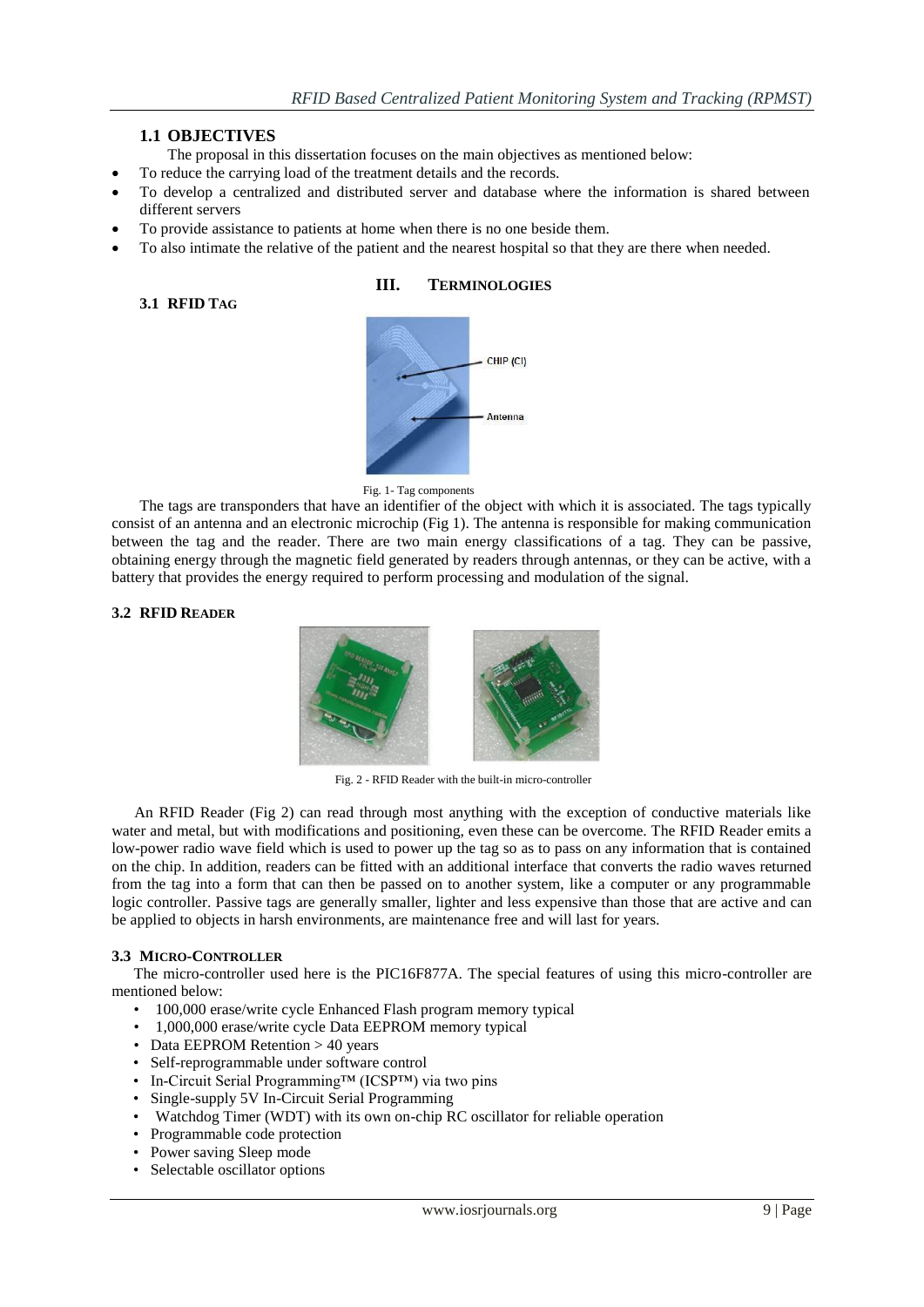• In-Circuit Debug (ICD) via two pins

## **3.4 GSM MODEM**



A GSM modem is a specialized type of modem which accepts a SIM card, and operates over a subscription to a mobile operator, just like a mobile phone. From the mobile operator perspective, a GSM modem looks just like a mobile phone. A GSM modem can be a dedicated modem device with a serial, USB or Bluetooth connection, or it may be a mobile phone that provides GSM modem capabilities.

## **IV. PROPOSED MODEL**

The model here for our project is split here into two parts-

- the monitoring section
- the tracking section.
- **4.1 MONITORING SECTION**
- **4.1.1 WORKING**

The monitoring section involves the patient being issued the RFID tag if he/she is a new patient; else the reader reads the tag and his/her details like unique ID number, name, age, blood group, treatment details, doctor attended, previous hospital visited etc. at the end the details are updated in the login. In case the patient goes to another hospital then the centralized server shares the information so that the details retrieved from the database are the updated one. So in this way the procedure of carrying the records and the files is totally omitted.

## **4.1.2 FLOWCHART**



### **4.1.3 HARDWARE IMPLEMENTATION**

This hardware is present at the hospital end. The components used here are- RFID Reader where the tag is read whenever a tag is being shown to the reader. A passive tag is used here because it is cost effective.

### **4.1.4 EMBEDDED SYSTEM**

The working model which is developed for the monitoring section is displayed as follows with the USB interface attached to the server computer: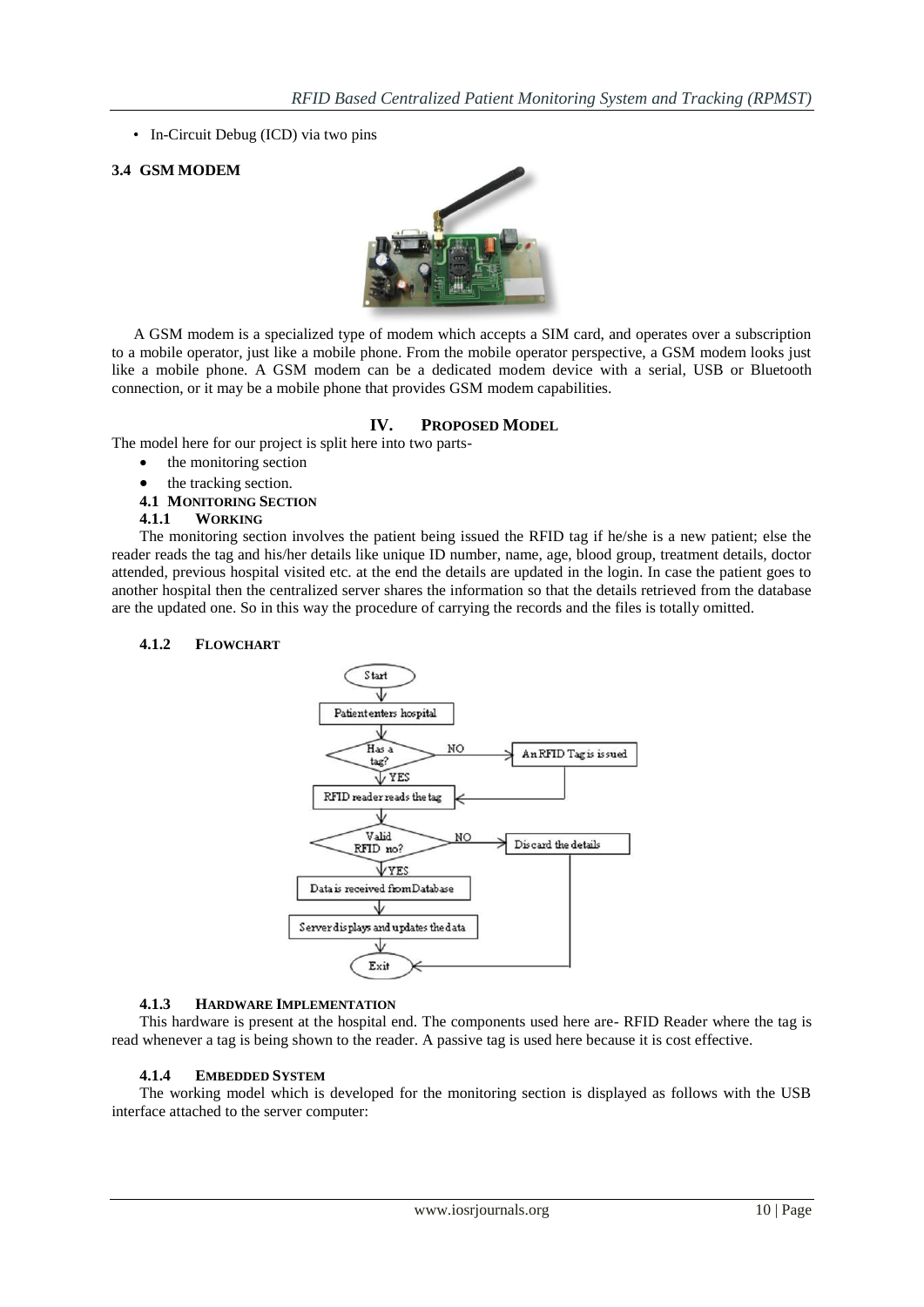

When the RFID tag is shown to the reader, the reader reads the value and is saved in the database. From which it is retrieved by the server and the details are displayed.



#### **4.2 TRACKING SECTION 4.2.1 WORKING**

The tracking section involves the condition and the assistance provided to the patient when he/she is in a closed environment (home) when nobody is around him/her. The patient on the bed is continuously monitored by a temperature and heartbeat sensor. When the value of the temperature rises than the normal body temperature then a SMS is sent to the close relative of the patient along with its location saying the message "TEMPERATURE HIGH". But when the heartbeat raises the normal range then a message is sent to the centralized server hospital with the location. Again if the next minute it remains high then the nearest hospital to the patient's location is calculated and a message is sent to the server of that particular hospital and also a SMS to the relative saying "PATIENT CRITICAL". This way the ambulance reaches the patient through the location received, collects the RFID tag and reaches the hospital for the treatment. When the patient is being taken to the ward the doctor with the RFID tag reads the previous details and treatments undergone and the medications are done accordingly.



#### www.iosrjournals.org 11 | Page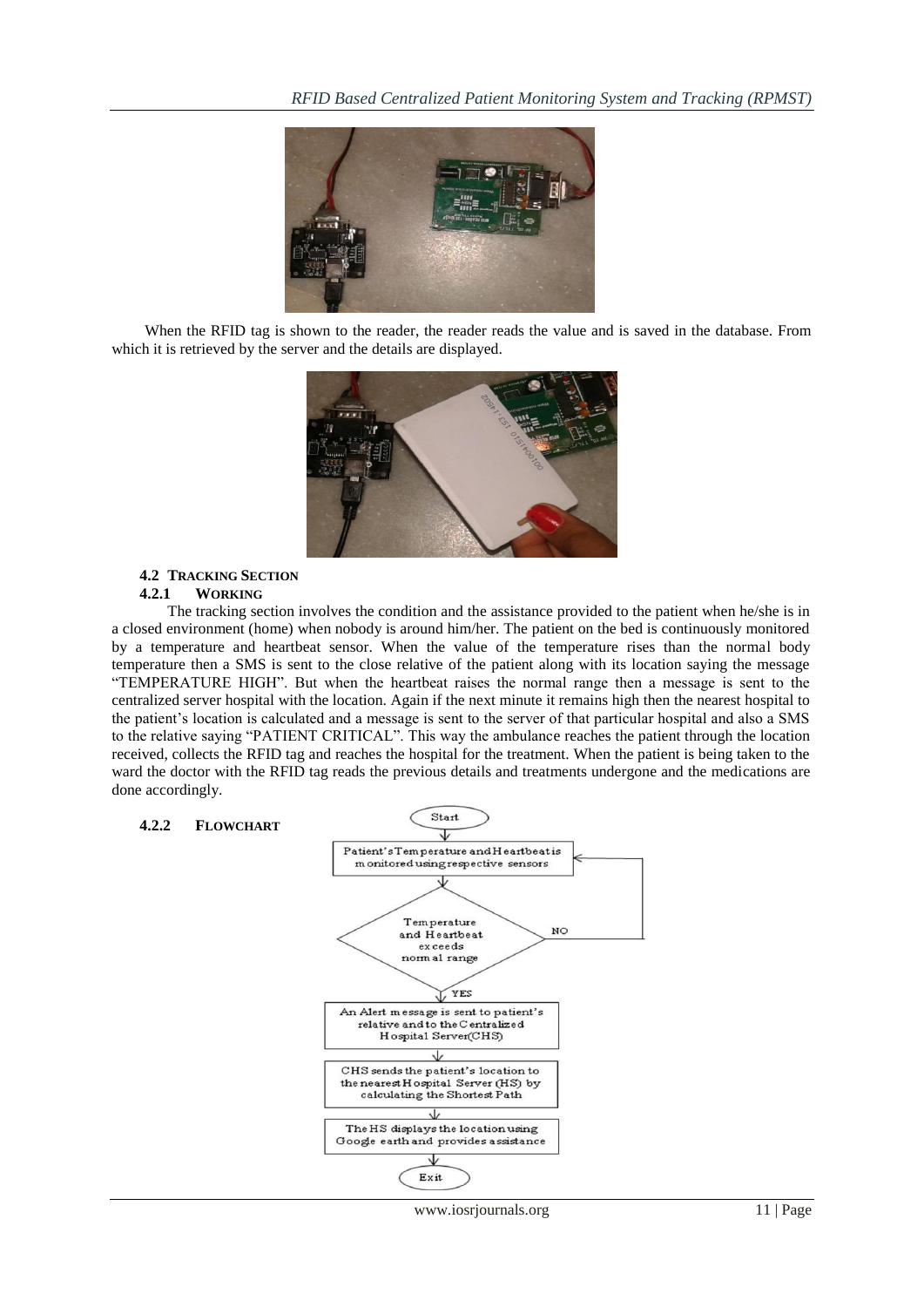## **4.2.3 HARDWARE IMPLEMENTATION**

This hardware is present at the patient's end. The components used here are the GSM Modem, LCD, heartbeat sensor, temperature sensor, PIC16F877A micro-controller and serial to USB interface.<br>4.2.4 EMBEDDED SYSTEM

## **4.2.4 EMBEDDED SYSTEM**

The working model of the tracking system with both the sensors is displayed below:



**V. OUTPUT AND RESULT**

# **5.1 MONITORING SECTION IMPLEMENTATION**

### **5.1.1 DATABASE MAINTENANCE**

The RFID tag when read refers to the numbers here and submits the details to the server side pages.

|                      |                          |      |     | Transaction (ID)                     |            |       |        | Explain (2) Compare | (k | stuter | $(\frac{1}{2})$ | <b>WHERE</b> | GROUP | <b>HAVING</b> |
|----------------------|--------------------------|------|-----|--------------------------------------|------------|-------|--------|---------------------|----|--------|-----------------|--------------|-------|---------------|
| <b>O</b> Resultset 1 |                          |      |     |                                      |            |       |        |                     |    |        |                 |              |       |               |
| SQL Query Area       |                          |      |     |                                      |            |       |        |                     |    |        |                 |              |       |               |
|                      |                          |      |     | 1 SELECT * FROM userregisteration u; |            |       |        |                     |    |        |                 |              |       |               |
|                      |                          |      |     |                                      |            |       |        |                     |    |        |                 |              |       |               |
|                      |                          |      |     |                                      |            |       |        |                     |    |        |                 |              |       |               |
|                      |                          |      |     |                                      |            |       |        |                     |    |        |                 |              |       |               |
|                      |                          |      |     |                                      |            |       |        |                     |    |        |                 |              |       |               |
|                      |                          |      |     |                                      |            |       |        |                     |    |        |                 |              |       |               |
|                      |                          |      |     |                                      |            |       |        |                     |    |        |                 |              |       |               |
|                      |                          |      |     |                                      |            |       |        |                     |    |        |                 |              |       |               |
|                      |                          |      |     |                                      |            |       |        |                     |    |        |                 |              |       |               |
|                      |                          |      |     |                                      |            |       |        |                     |    |        |                 |              |       |               |
|                      |                          |      |     |                                      |            |       |        |                     |    |        |                 |              |       |               |
| rfid                 | uname                    | pass | age | address                              | connumber  | blood | gender | treatdetails        |    |        |                 |              |       |               |
| 11737780             | dvvd<br>**************** | 24s  | 21  | 8888                                 | 9368521470 | $B+$  | female | fever               |    |        |                 |              |       |               |

#### **5.1.2 SERVER SIDE PAGES**

These are those pages which are used for storing and updating the patient's details as and when required.

| toring<br>localhost 8080/sample/login.jsp                           |                                                                         |  |
|---------------------------------------------------------------------|-------------------------------------------------------------------------|--|
| lace your bookmarks here on the bookmarks bar. Import bookmarks now | <b>Patient Monitoring</b>                                               |  |
|                                                                     | Admin Login<br>User Login<br>Home<br>Logout<br>Enter RFID No.: 15314502 |  |
|                                                                     | Submit                                                                  |  |
|                                                                     | CPatient Monitoring                                                     |  |
|                                                                     |                                                                         |  |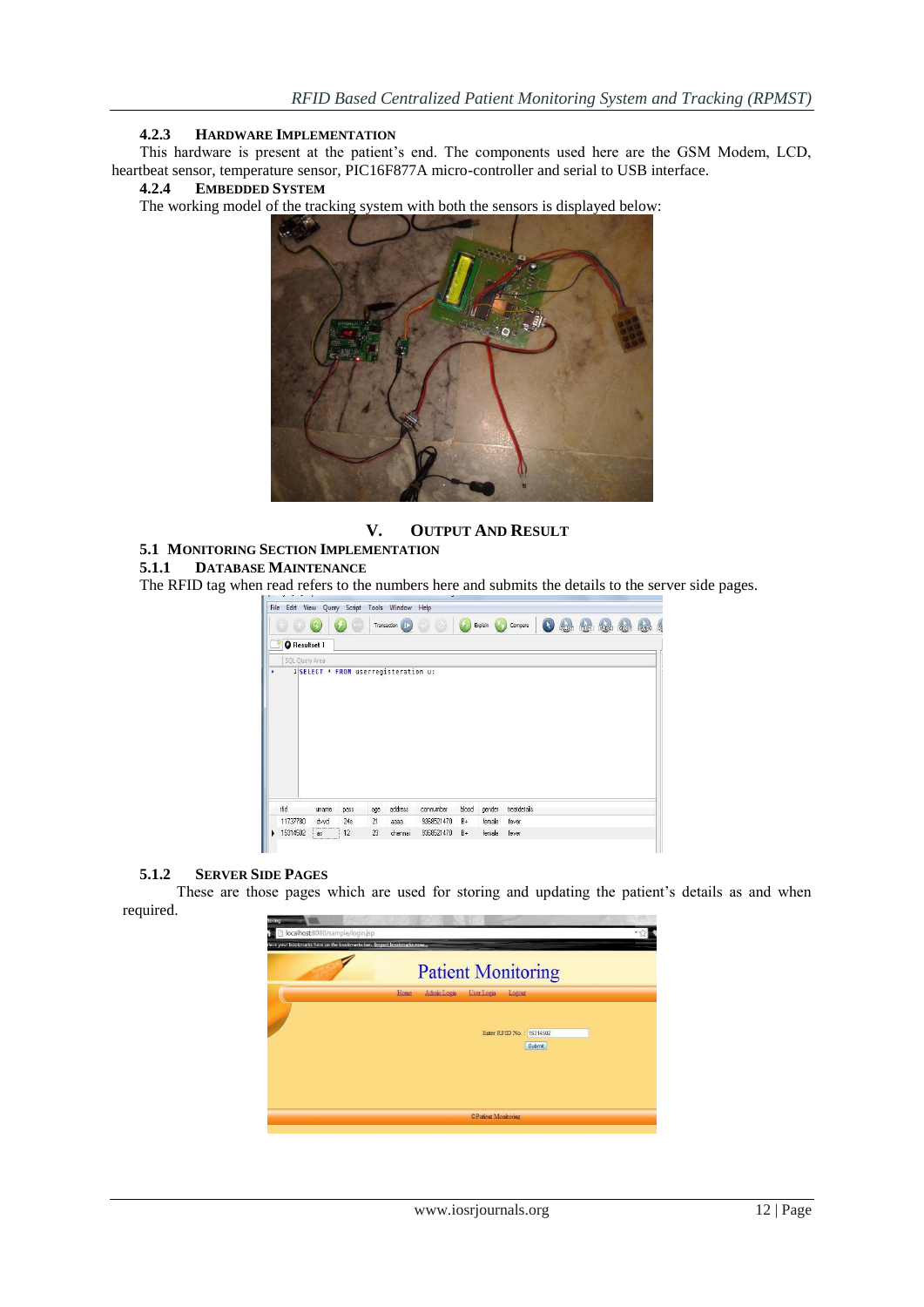

# **5.2 TRACKING SECTION IMPLEMENTATION**

### **5.2.1 MONITORING OF HEARTBEAT AND TEMPERATURE**

Every minute the heartbeat is recorded and is saved. Only when the second minute the value remains high the message is sent to the Centralized Server Hospital (CHS).



**5.2.2 SMS TO THE RELATIVE**



**5.2.3 SHORTEST PATH CALCULATION**

This is calculated at the CHS and arrives at the shortest path with the location.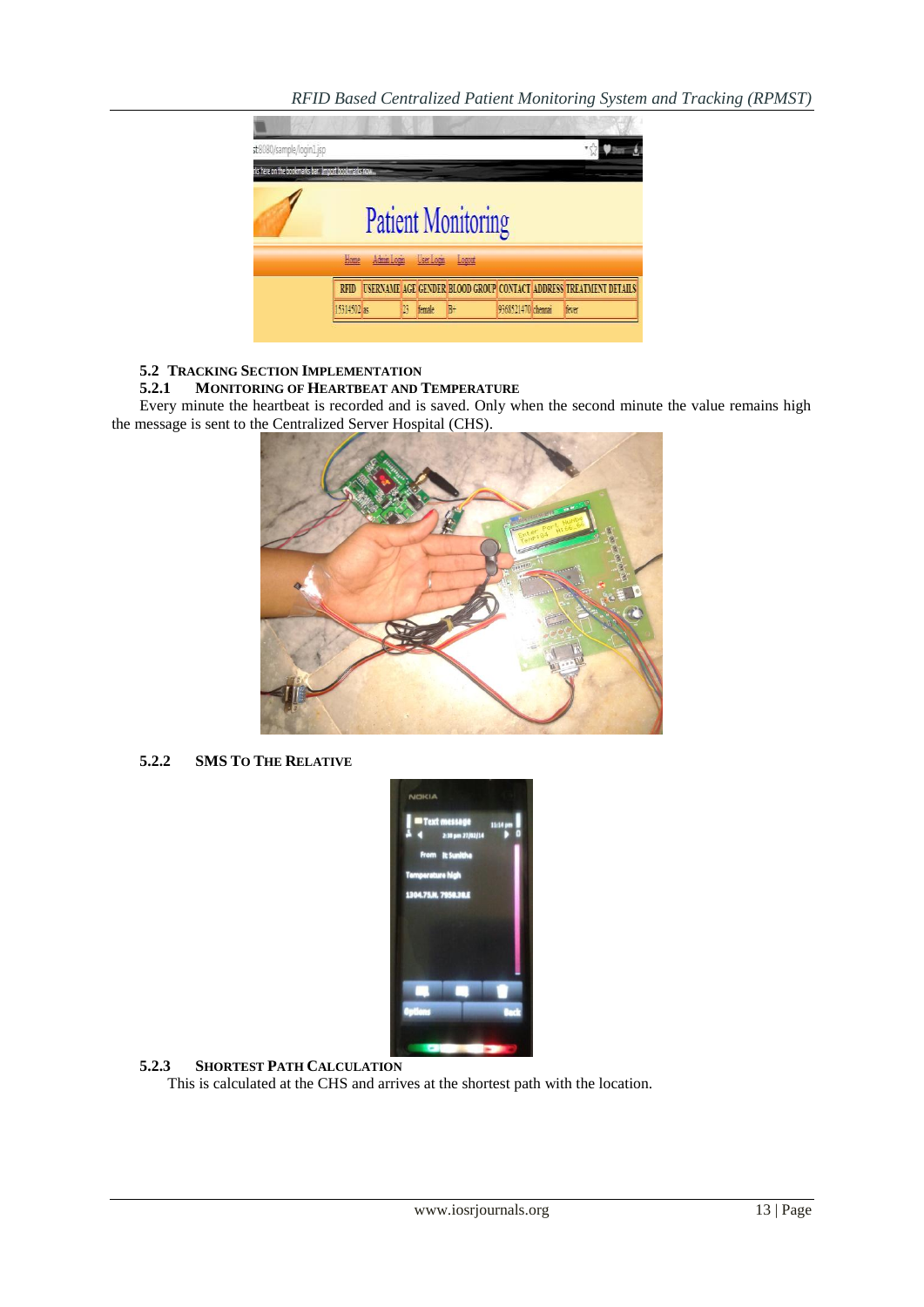| ox C: WINDOWS \system 32\cmd.exe                                   |
|--------------------------------------------------------------------|
| 194.50777757981335                                                 |
| ID02880.1489813.0458<br>94.49816686570706                          |
| II DØ3&8Ø.4589&13.0789                                             |
| 94.69529444020877                                                  |
| ID04880815                                                         |
| 93.02529058618919                                                  |
| ID05880812                                                         |
| 95.13257852209266                                                  |
| Shortest Route93.02529058618919                                    |
| Shortest Route94.49816686570706                                    |
| Shortest Route94.50777757981335                                    |
| Shortest Route94.69529444020877<br>Shortest Route95.13257852209266 |
| ID01894.50777757981335                                             |
| ***94.50777757981335                                               |
| ID02894.49816686570706                                             |
| ***94.49816686570706                                               |
| TDA3894.69529444A2A877                                             |
| ***94.69529444020877                                               |
| ID04&93.02529058618919                                             |
| ***93.02529058618919                                               |
| Maillocalhost93.02529058618919                                     |
|                                                                    |
|                                                                    |

Then the nearest Hospital Server (HS) receives this and provides assistance by sending the ambulance to the patient's location.

| cx C: WINDOWS \system 32\cmd.exe                                                                                                         |  |
|------------------------------------------------------------------------------------------------------------------------------------------|--|
| C:\Documents and Settings\Administrator\Desktop\GPRS\SOURCE>java HospitalServer                                                          |  |
| Started GPS Hospital Server Successfully<br>79.97722222222222E#&13.0875N<br>79.97722222222222E#&13.0875N<br>79.97722222222222E#.13.0875N |  |
| KК<br>79.97722222222222E#&13.0875N                                                                                                       |  |
|                                                                                                                                          |  |
|                                                                                                                                          |  |
|                                                                                                                                          |  |
|                                                                                                                                          |  |
|                                                                                                                                          |  |
|                                                                                                                                          |  |

#### **VI. ESTIMATED COST**

The cost of the total project is divided into two parts and then arriving at the total amount.

| <b>Monitoring Section</b> | $-$ 1500/- |
|---------------------------|------------|
| <b>Tracking Section</b>   | $-$ 5500/- |
| Total cost of the project | $-$ 7000/- |

#### **VII. FUTURE ENHANCEMENT**

In our project we concentrated on the patients who are inside four walls i.e. in a closed environment. In our future work we would develop an application which would be helpful for the people who have got to travel for their work. This would make sure that they are provided assistance on the spot not relying on anyone. Hence reducing the risk of losing their lives in an open environment.

#### **VIII. CONCLUSION**

Thus we come to a conclusion of our project where our target was to help the patients who are at home all alone and they have got no one beside them. To provide them assistance in the case of an emergency and to reduce the procedure of carrying the bulk of papers and records during every visit to hospital is our objective.

#### **REFERENCES**

- [1] "Reliable and Low Cost RFID Based Authentication System for Large Scale Deployment", *"International Journal of Network Security, Vol.14, No.3, PP. 173-179, May 2012*"
- [2] "RFID enabled smartcards as a context-aware personal health node", "Health Care and Informatics Review Online, 2010, 14(2), pg 10-16, Published online at [www.hinz.org.nz](http://www.hinz.org.nz/)
- [3] "Cryptanalysis of Security Enhancement for a Modi¯ed Authenticated Key Agreement Protocol"," *International Journal of Network Security, Vol.11, No.1, PP.55{57, July 2010"*
- [4] *"*Privacy and Security Requirements for RFID Applications", "*Received 5 April 2008; Revised 21 July 2009; Accepted 25 Aug. 2009"*
- [5] "RFID-based Information System for Patients and Medical Staff Identification and Tracking", Tudor Ioan CERLINCA, Cristina TURCU, Cornel TURCU and Marius CERLINCA
- [6] "Hospital Automation RFID-Based: Technology Stored In Smart Cards", "Proceedings of the World Congress on Engineering 2008 Vol II WCE 2008, July 2 - 4, 2008, London, U.K."
- [7] "Medical Smart Card System for Patient Record Management","*Bears Breaking Boundaries 2009 Science, Technology, and Energy Policy White Paper Competition*"
- [8] "Integrating WSN with Web Services for Patient's Record Management using RFID"," [Advance Computing Conference \(IACC\),](http://ieeexplore.ieee.org/xpl/mostRecentIssue.jsp?punumber=6495610)  [2013 IEEE 3rd International"](http://ieeexplore.ieee.org/xpl/mostRecentIssue.jsp?punumber=6495610)